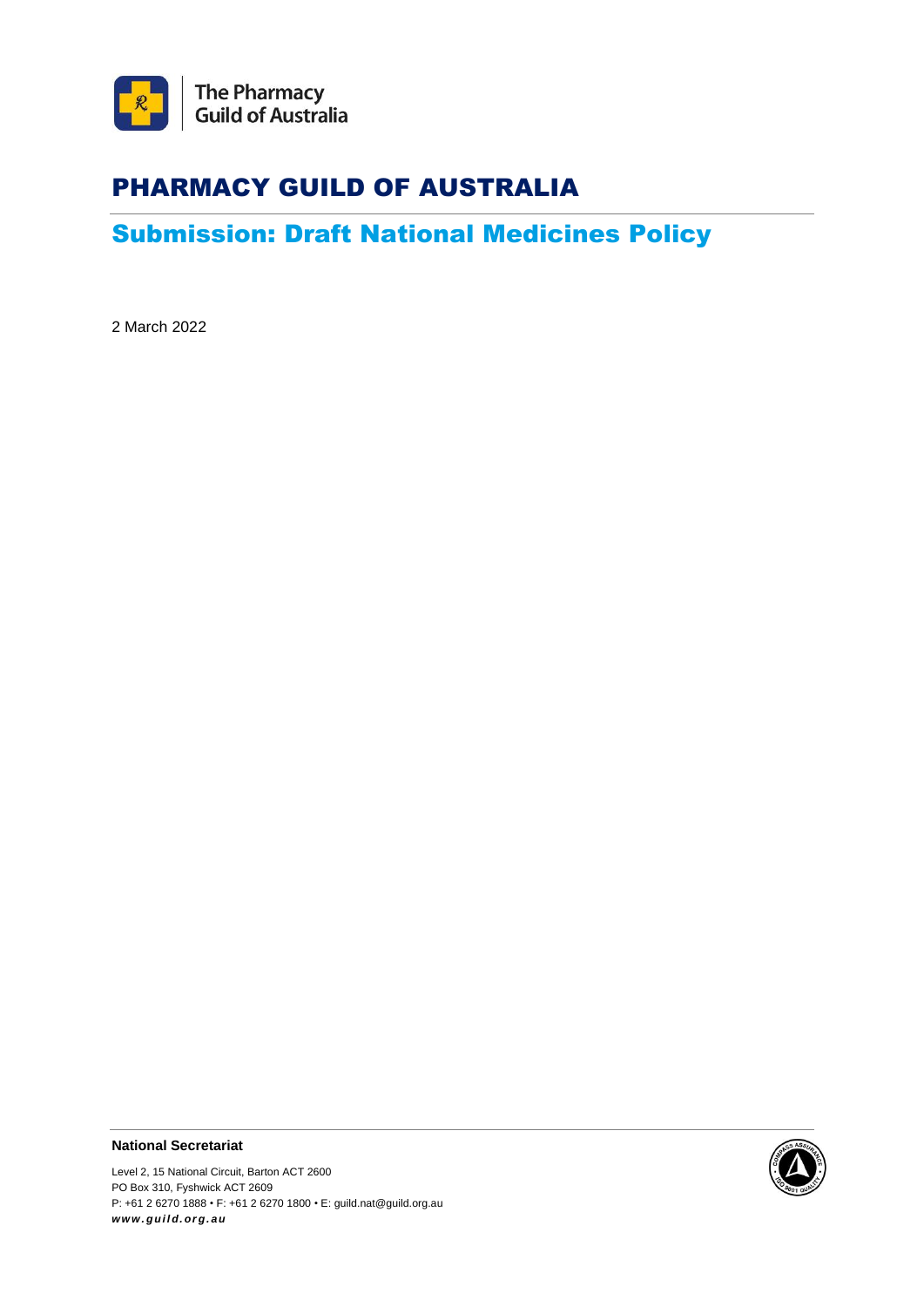## SUBMISSION QUESTIONS

Note: Sections 1 and 2 are introductory questions about privacy and contact details, so have not been included below.

### Section 3: Scope, aim, principles and enablers

To be able to answer these questions, you must first read the [Draft National Medicines Policy -](https://consultations.health.gov.au/technology-assessment-access-division/consultation-draft-national-medicines-policy/supporting_documents/Draft%20National%20Medicines%20Policy%20%20Consultation%20Document.pdf) [Consultation Document.](https://consultations.health.gov.au/technology-assessment-access-division/consultation-draft-national-medicines-policy/supporting_documents/Draft%20National%20Medicines%20Policy%20%20Consultation%20Document.pdf)

The following questions will seek your feedback on the Policy's aim, scope, principles and enablers.

### Question 10: Aim

The Policy's aim is to create the environment, in which appropriate structures, processes and accountabilities enable medicines and medicines-related services to be accessible in an equitable, safe, timely, and affordable way and to be used optimally according to the principles of personcentred care and the quality use of medicines, so that improved health, social and economic outcomes are secured for individuals and the broader community.

### **Using the scale below, please indicate your level of agreement with the Policy's aim:**

• Agree

### **You can explain your selection or provide comments below if you wish. (1000 words):**

The precepts of the Aim in the draft National Medicines Policy (the Policy) are suitable.

The Pharmacy Guild of Australia (the Guild) notes that the sentence is 67 words long, and that the language used is fussy and complicated and may not be readily comprehended. We recommend that the text of the aim should be edited to improve readability.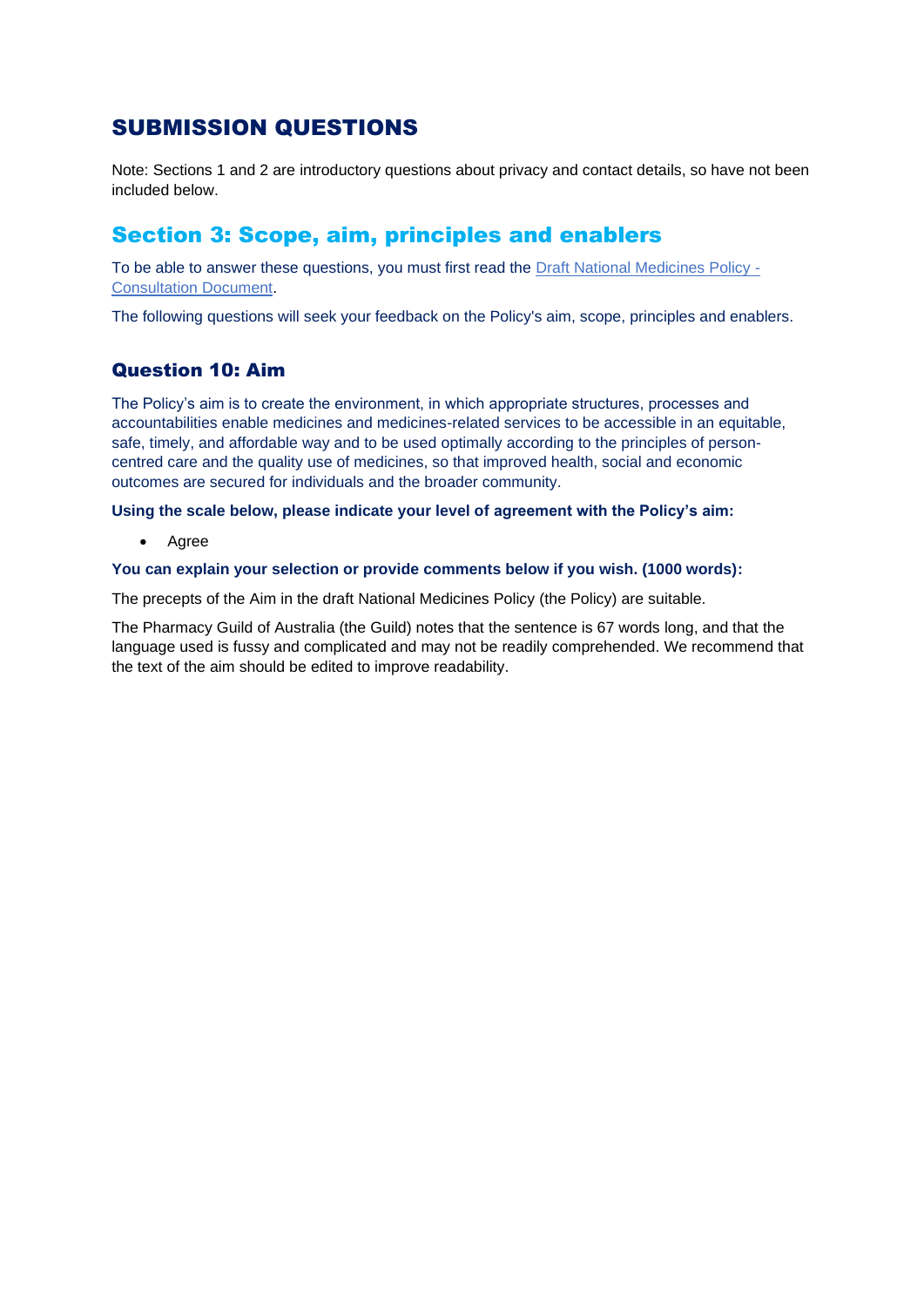### Question 11: Scope

The Policy's scope refers to the term 'medicine' which covers a broad range of products that are used to prevent, treat, monitor or cure a disease. These products include prescription medicines, over-thecounter medicines and complementary/traditional medicines and encompass biologic and nonbiologic medicines, including gene therapies, cell and tissue engineered products and vaccines.

This broad scope ensures the policy is adaptive and responsive to new and emerging treatment options. It also recognises that the definitions of medicines may vary across Commonwealth, state and territory legislation and regulation. Notwithstanding, the Policy's principles and pillars are applicable to all the above products and their clinical use as well as being applicable to relevant future advanced therapies. The Policy's scope can be found on pages 2-3.

#### **Using the scale below, please indicate your level of agreement with the Policy's scope:**

• Agree

#### **You can explain your selection or provide comments below if you wish. (1000 words):**

The Guild agrees with the scope presented in the draft National Medicines Policy. We support the inclusion of vaccines, gene therapies and cell and tissue engineered products in the policy.

We note that, in defining the term 'medicine', the draft policy references an Australian Government Department of Health website. We fear that such a reference could be easily changed, perhaps even inadvertently. If a reference is necessary on this page, we believe it should be drawn from either a contemporary Australian dictionary (e.g. Macquarie, Collins) or the World Health Organization.

We particularly note that a range of reproductive medicines, including oral, injectable and implantable contraceptives, fertility stimulants, and agents used for medical termination of pregnancy, are not encapsulated by the description contained in the draft policy. I.e. they are not "… products that are used to prevent, treat, monitor, or cure a disease." We recommend revising this description to incorporate all such medicines, for instance by adding a phrase such as "… or otherwise enhancing physical or mental welfare.

The Guild requests that the term "over-the-counter medicine" be deleted from the draft policy and replaced with the term "non-prescription medicine". The continued use of the term "over-the-counter" carries with it an implication that potent medicines may be purchased on-demand and without oversight, intervention and counselling from qualified health professionals such as pharmacists. Classifying medicines as either prescription or non-prescription is consistent with the breadth of regulatory and scheduling controls in Australia, but does not diminish the provision and appropriate use of medicines to that of a simple transaction.

With the new broader definition of medicines, the Guild notes that all medicines must be funded in a way that does not negatively impact consumers, prescribers or pharmacies. For example, currently many medical devices are not funded as part of the PBS, however if the Australian Government were to fund more medical devices through the PBS, additional funds would need to be committed to accommodate this to avoid a significant overspend of PBS funds. This new broader definition of medicines will require a discussion and commitment from government to additional funding sources, as the PBS is not currently designed to fund this broader definition of medicines.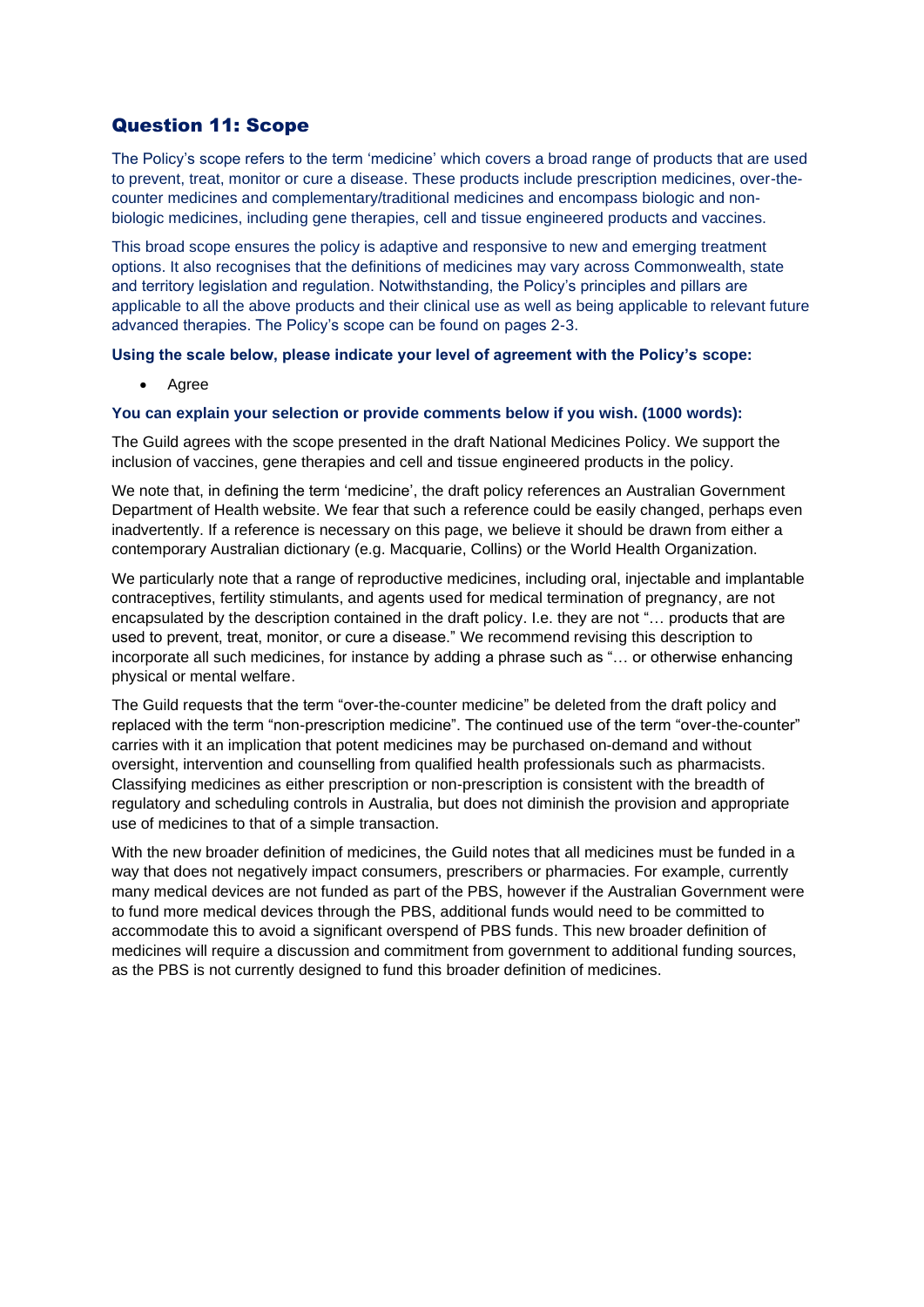### Question 12: Principles

The Policy includes key principles, that should be evident in the planning, design and implementation of all policies, strategies, programs, and initiatives related to the Policy. These can be found on page 4.

**Using the scale below, please indicate your level of agreement with the inclusion of each of the Policy's Principles and their descriptions:**

|                                           | <b>Strongly</b><br><b>Disagree</b> | <b>Disagree</b> | <b>Neither</b><br>Agree nor<br><b>Disagree</b> | Agree | <b>Strongly</b><br>Agree |
|-------------------------------------------|------------------------------------|-----------------|------------------------------------------------|-------|--------------------------|
| <b>Person-centred</b>                     |                                    |                 |                                                | ✓     |                          |
| <b>Equity</b>                             |                                    |                 |                                                |       | ✓                        |
| <b>Partnership-based</b>                  |                                    |                 |                                                | ✓     |                          |
| <b>Accountability</b><br>and transparency |                                    |                 |                                                | ✓     |                          |
| <b>Shared</b><br>responsibility           |                                    |                 |                                                | ✓     |                          |
| <b>Innovation</b>                         |                                    |                 |                                                | ✓     |                          |
| Evidence-based                            |                                    |                 |                                                | ✓     |                          |
| <b>Sustainability</b>                     |                                    |                 |                                                | ✓     |                          |

#### **You can provide further comments below if you wish. (1000 words):**

The Guild agrees with the inclusion of the principles, particularly the principle of equity, because affordability of medicines is a key contributor to equity of access.

We call for the addition of a further principle: "Responsive" or "Dynamic" to be added as a principle. to reflect the dynamic nature of medicine usage and health demands in Australia. The fast-paced nature of development of medicines, vaccines, and medical devices, as well as changes in consumer preferences and population health challenges, demand that the National Medicines Policy should be dynamic and responsive. The addition of such a principle would encourage partners, including government bodies, to regularly consider the currency of the NMP and address any inconsistencies between the NMP and current practice.

We recommend that the following principles are refined (additions or changes are underlined):

- The last sentence of the Person-centred principle should be amended to read: "This includes a focus on building health literacy, so that individuals, carers, their families, and the broader community are supported to be informed and active participants in decision-making and medicine usage."
- The last sentence of the Equity principle should be amended to read: "These groups include, but are not limited to, Aboriginal and Torres Strait Islander people, people from culturally and linguistically diverse backgrounds, those living in rural and remote areas, older people, those living with a disability, and other vulnerable groups.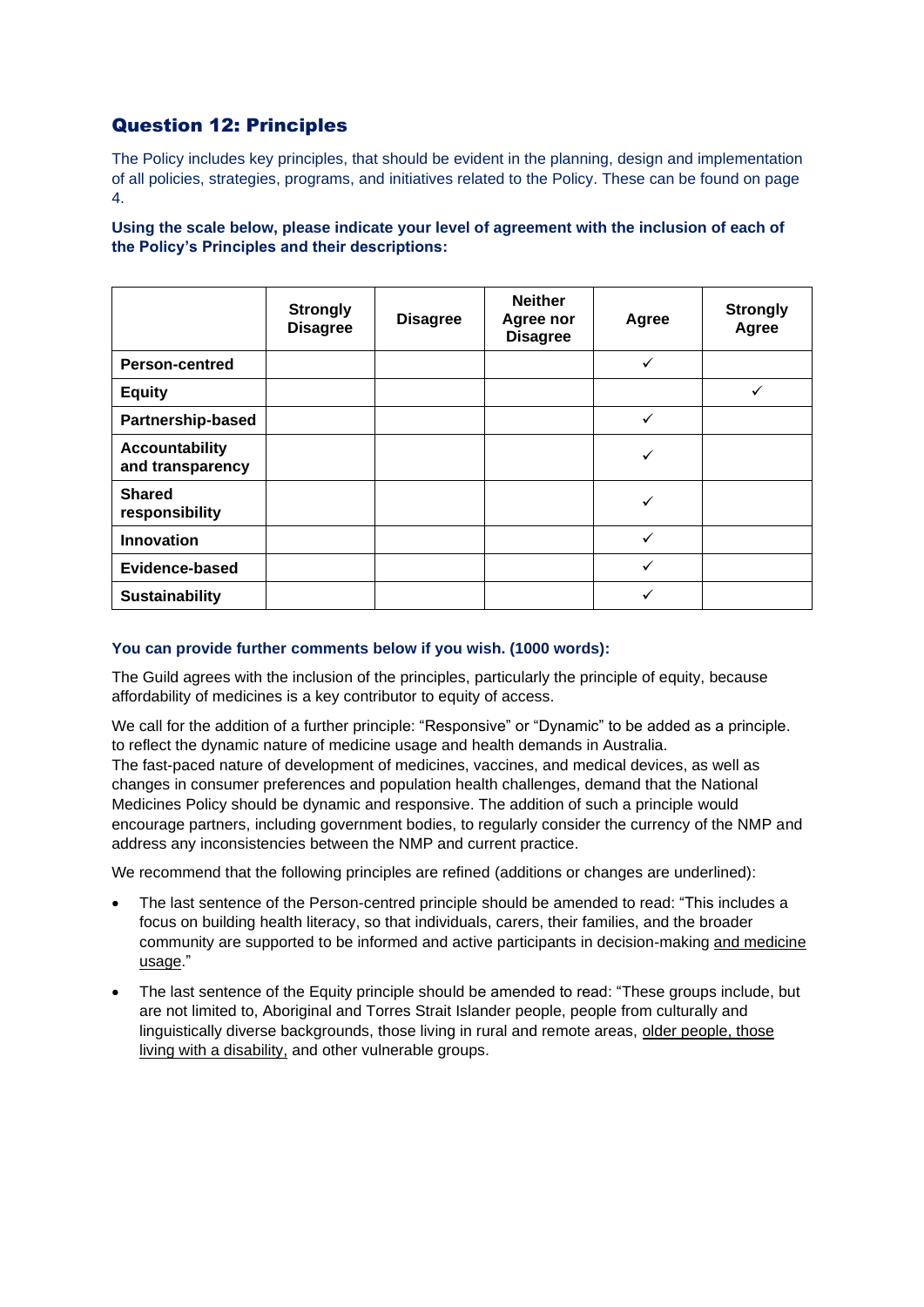### Question 13: Enablers

The NMP influences, and is also influenced by, related policies, programs, and initiatives of the wider health system. Seven enablers are identified in the Policy as being critical to the Policy's success. These can be found on page 5.

**Using the scale below, please indicate your level of agreement with the inclusion of each of the Policy's Enablers and their descriptions:**

|                            | <b>Strongly</b><br><b>Disagree</b> | <b>Disagree</b> | <b>Neither</b><br>Agree nor<br><b>Disagree</b> | Agree        | <b>Strongly</b><br>Agree |
|----------------------------|------------------------------------|-----------------|------------------------------------------------|--------------|--------------------------|
| <b>Health literacy</b>     |                                    |                 |                                                |              | v                        |
| Leadership and<br>culture  |                                    |                 |                                                | ✓            |                          |
| <b>Health</b><br>workforce |                                    |                 |                                                |              |                          |
| Research                   |                                    |                 |                                                | $\checkmark$ |                          |
| Data and<br>information    |                                    |                 |                                                | ✓            |                          |
| <b>Technology</b>          |                                    |                 |                                                | ✓            |                          |
| <b>Resources</b>           |                                    |                 |                                                | ✓            |                          |

### **You can provide further comments below if you wish. (1000 words):**

The Guild agrees with the inclusion of these enablers and their descriptions. We recommend refining the Health Workforce enabler to read as follows (additions are underlined):

"a competent workforce that is accessible and sufficiently resourced to provide co-ordinated and integrated care and is enabled to work to their full scope of practice, across all health settings applying applicable and relevant best practice guidelines which are regularly updated to consider the clinical place of new technologies."

It may also be beneficial for the Health Workforce enabler to mention the need for empowered and sufficiently resourced health practitioners, including community pharmacists, to support culturally and linguistically diverse (CALD) consumers and others who may have a lower level of health literacy such as consumers from lower socio-economic backgrounds. There is a great opportunity for community pharmacists, as highly accessible and knowledgeable health professionals, to support CALD consumers and those with low health literacy in relation to their medicines, and this applies to both the Health Workforce and the Health Literacy enablers.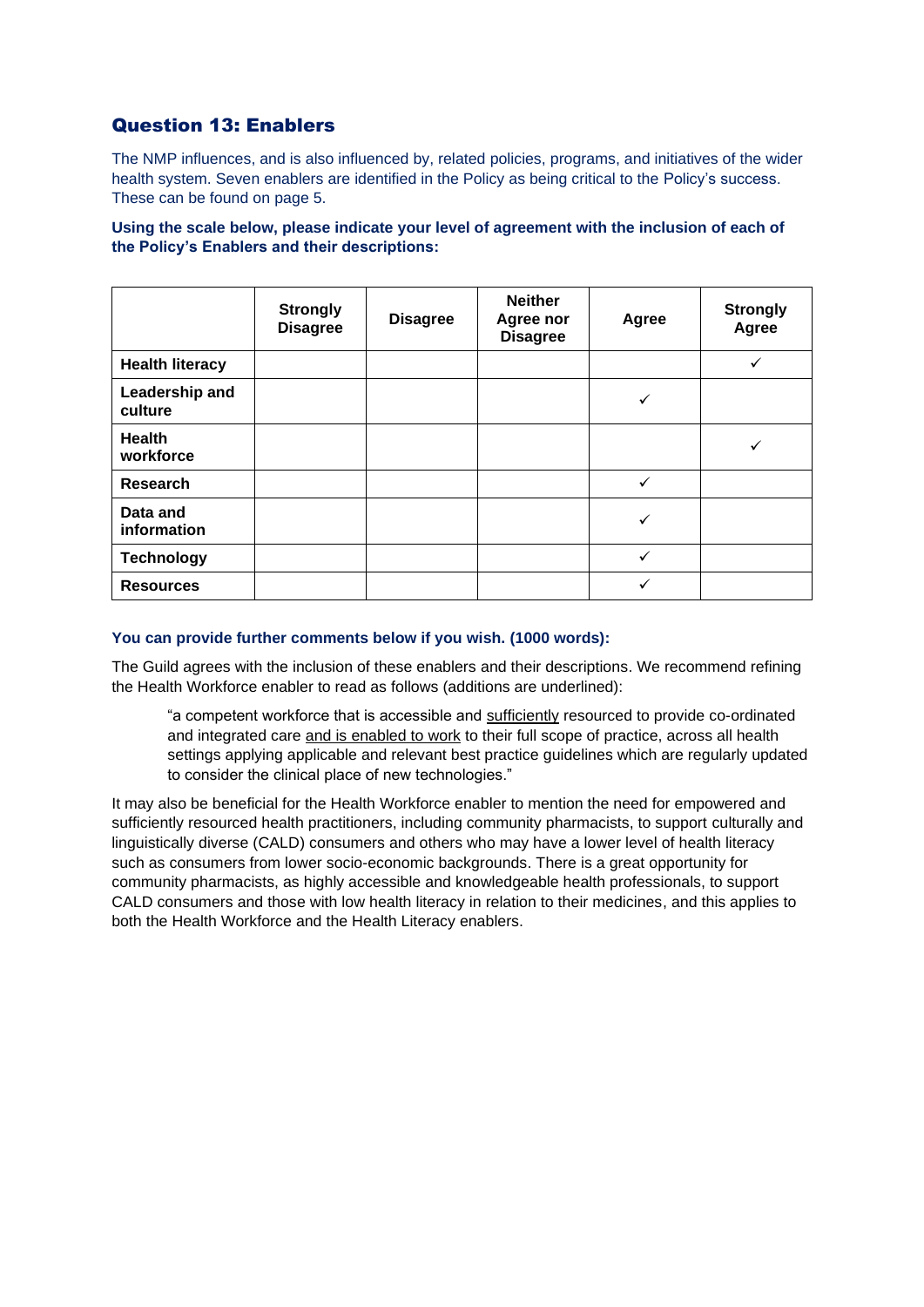## Section 4: Governance

### Question 14: Governance

The Policy describes a governance approach that is focused on co-ordination and shared problem solving and accountability. It also recognises that each partner is responsible and accountable for achieving the NMP's aim and intended outcomes.

The Policy's governance section can be found on pages 7-8.

#### **Using the scale below, please indicate your level of agreement with the proposed governance:**

• Disagree

#### **You can explain your selection or provide comments below if you wish. (1000 words):**

The Guild believes that the governance section of the draft Policy lacks specific detail, and that the language used in the section is full of "waffle words".

For instance, the following words lack meaning:

"Mechanisms that support collaborative action and timely application of the efforts and expertise of relevant partners in setting shared priorities are vital to the Policy's success. Therefore, these structures should monitor the achievements against the Pillars of the NMP, including reporting on how the NMP's principles have been put into action."

Figure 2 is simplistic, and while it identifies some of the partners of the NMP, it does not "illustrate the relationships between the partners".

The Governance section does not describe how adherence to the policy will be monitored, nor the method and frequency for reviewing and updating the policy.

We recommend that the governance section makes explicit the responsibilities of Commonwealth and State and Territory Governments in funding and coordinating programs, guidelines and schemes. For instance, (changes are underlined):

"In this context, the role of the Commonwealth and State and Territory Governments is to fund and coordinate programs, guidelines and schemes, to lead and encourage collaboration between partners toward shared goals, and to promote transparency in relation to accountability, reporting and communication. This includes facilitating collaborative action on problems that cannot be solved by any one partner."

Finally, as mentioned elsewhere in our submission, this section in particular merits careful editing to apply the "clear language and writing style" expectations of the Australian Government Style Manual.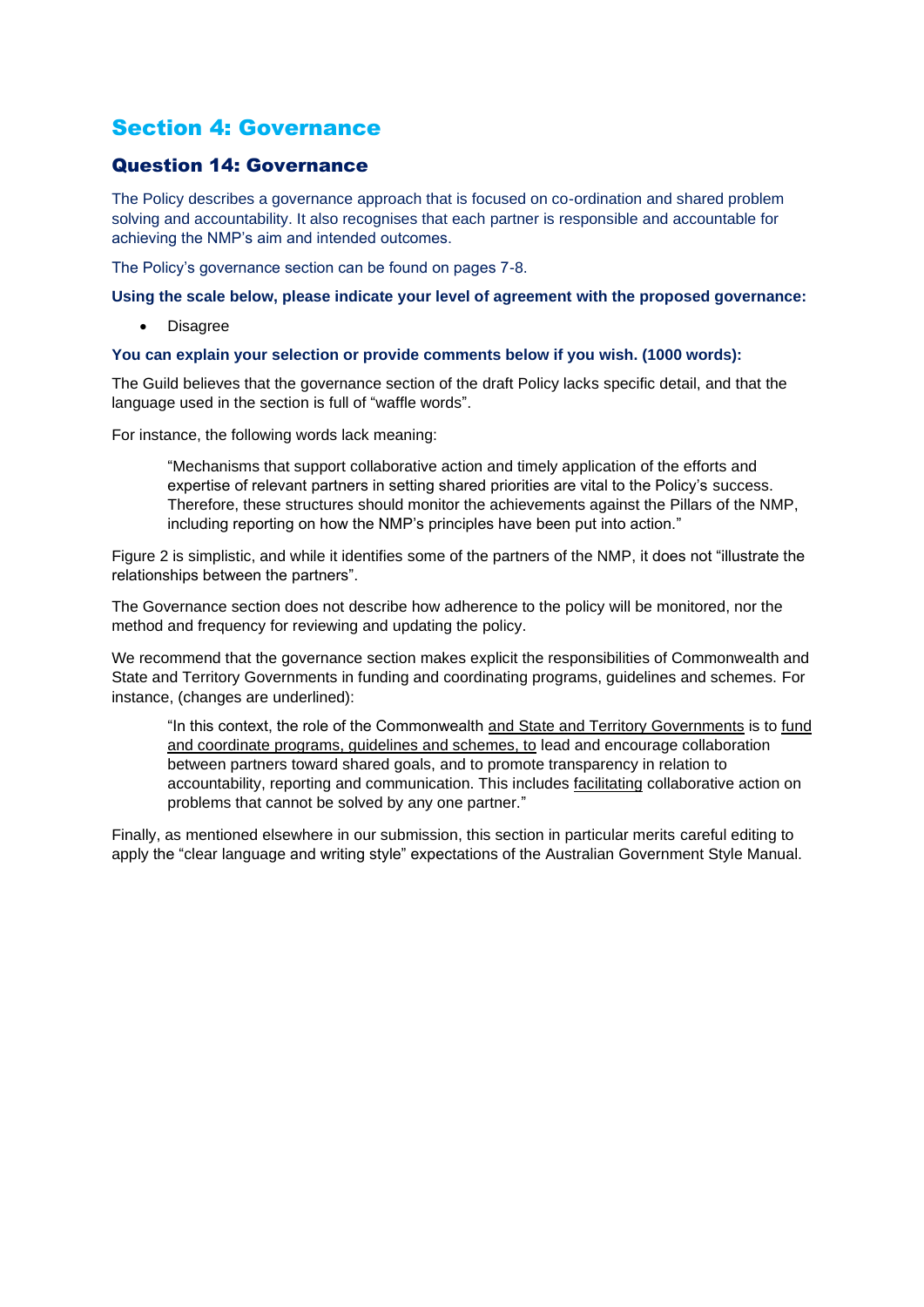## Section 5: Central Pillars

The Policy includes four Central Pillars. The function of these pillars is to guide and focus collective actions to deliver the Policy's aim. Each of these Pillars includes intended outcomes associated with their realisation, a description of the Pillar including their related components, and key responsible partners.

The Central Pillars can be found on pages 9 - 20.

## Question 15: Pillar 1: "Timely, equitable and reliable access to needed medicines at a cost that individuals and the community can afford"

**Using the scale below, please indicate your level of agreement with the Pillar, including its intended outcome, description and key responsible partners:**

• Agree

**Please select the relevant sections of the Pillar below should you wish to provide additional comments:**

**Description** 

### **Additional comments:**

The Guild agrees with the text of Pillar 1, however we recommend that changes are made to the accompanying text:

• We recommend removing the text "within the constraints of limited budgets" as it devalues the aim of this pillar to achieve equitable access to medicines.

The Guild supports the cost-benefit evaluation of listing medicines to the PBS, however where a favourable cost-benefit is demonstrated the medicine should be added to the PBS without delay. Governments should not hesitate because the sticker price makes them nervous. The listing of protease inhibitors to treat hepatitis C virus are a recent example of a class of medicines that may not have been PBS listed if "limited budgets" were a foremost consideration.

- The following sentence should be amended to reflect the difficulty that rural Australians sometimes have in accessing medicines (addition underlined): "Access is also an equity issue. Australia is a diverse nation and people can experience inequity of access to health care and to medicines because of their identity, background, location or personal circumstance."
- The Policy should make a clearer commitment to both the timeliness of medication listings and availability. The onus should be placed on the Commonwealth Government to ensure that Australia is not one of the last countries in the OECD to have a new medicine listed by its regulator, or publicly funded for the benefit individuals in need.
- In addition to supporting "Efficient and effective distribution and supply networks" the Policy should recognise the need for investment in and support of Australia's health workforce (in particular prescribers and pharmacists) to support timely, equitable and reliable access to medicines.
- The Policy should recognise the successful, safe and responsible overseas models of pharmacist prescribing. The Guild believes that more timely access to medicines across all Australian communities can be provided by enabling pharmacists to prescribe within their scope of practice with clear protocols and specific prescribing rights.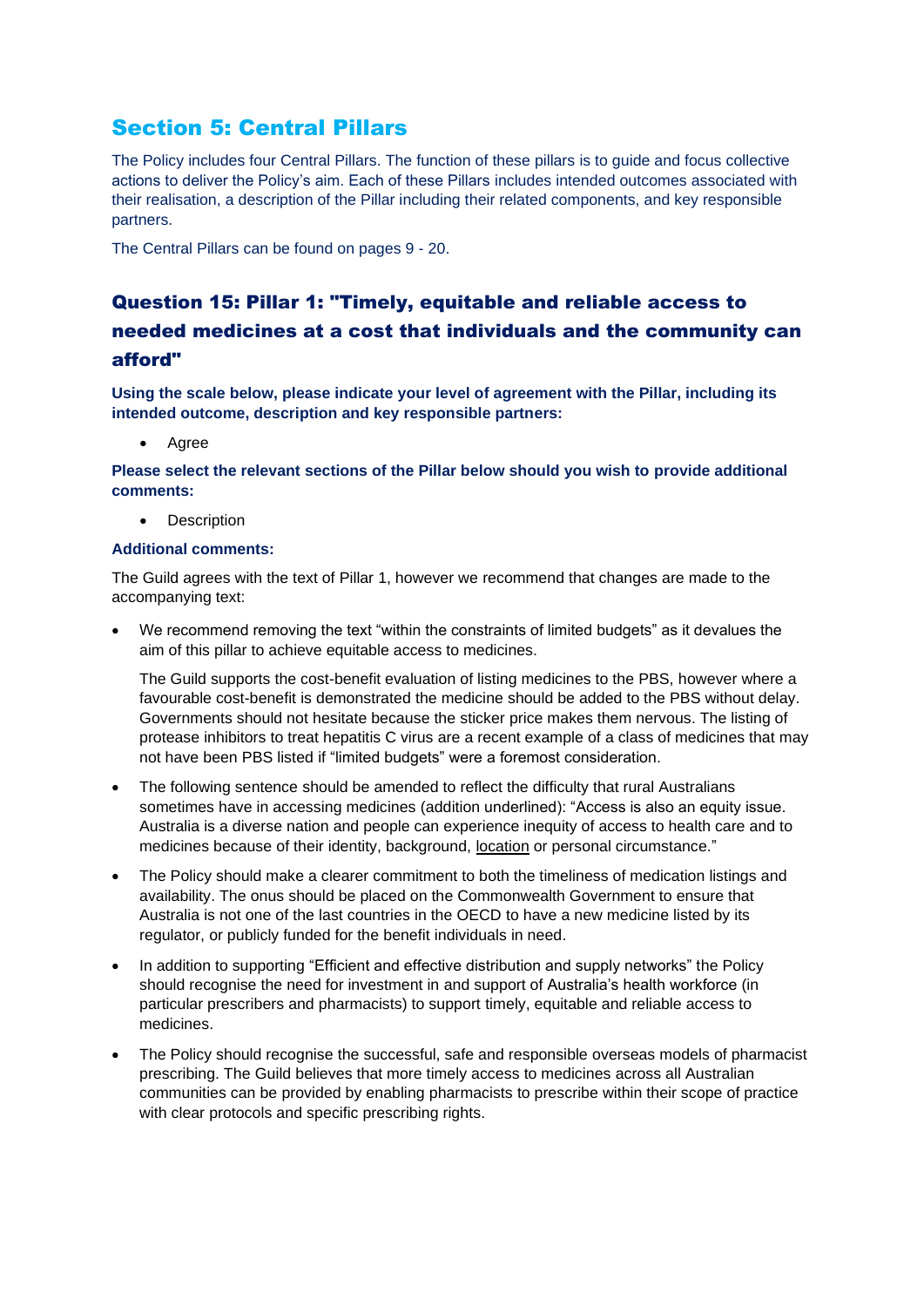### Question 16: Pillar 2: "Medicines meet appropriate standards of quality, safety and efficacy."

**Using the scale below, please indicate your level of agreement with the Pillar, including its intended outcome, description and key responsible partners:**

• Agree

**Please select the relevant sections of the Pillar below should you wish to provide additional comments:**

- Intended outcome
- Description
- Key responsible parties

### **Additional comments:**

The Guild agrees with Pillar 2: "Medicines meet appropriate standards of quality, safety and efficacy" and its intended outcomes.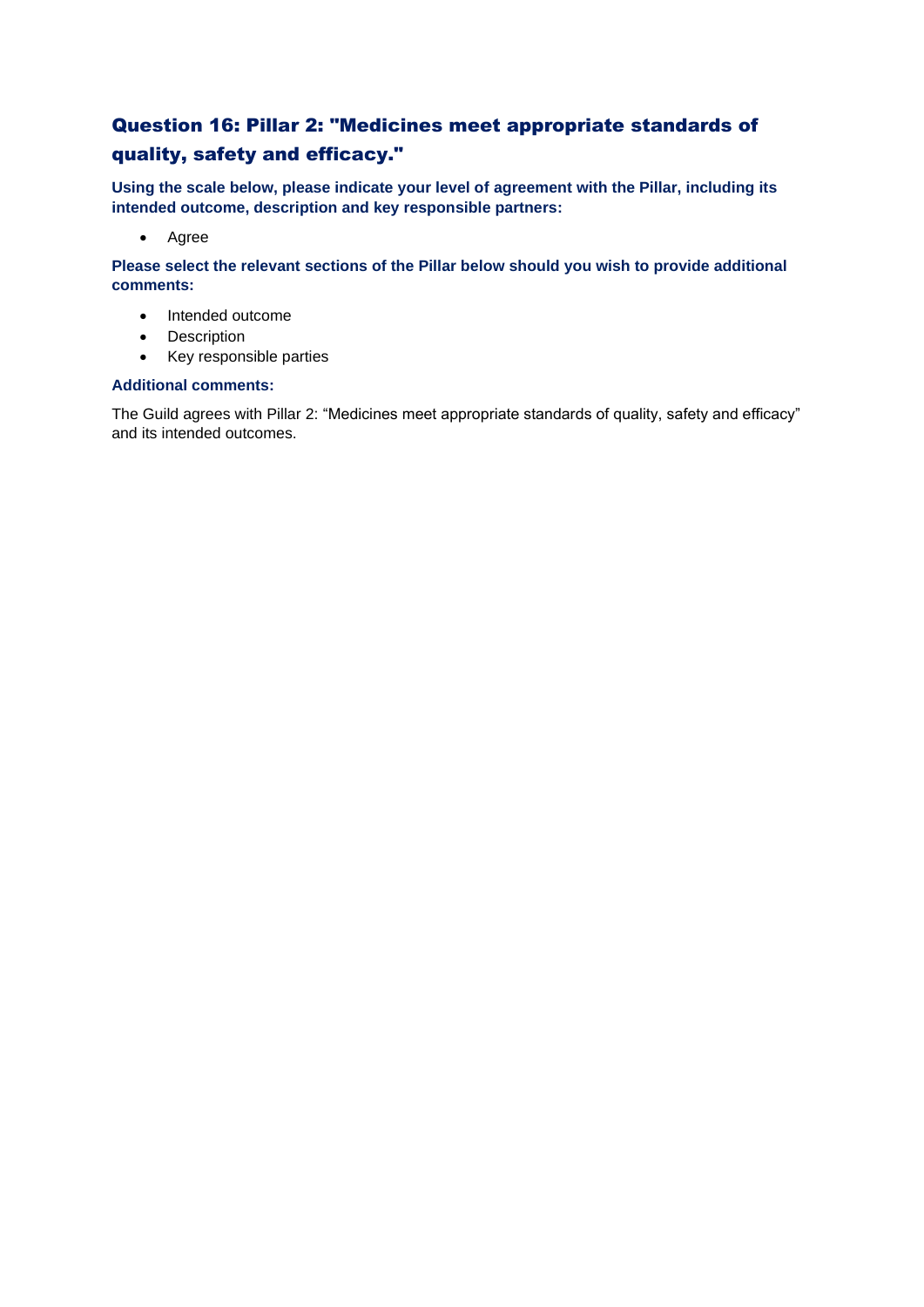### Question 17: Pillar 3: "Quality use of medicines and medicines safety."

**Using the scale below, please indicate your level of agreement with the Pillar, including its intended outcome, description and key responsible partners:**

• Neither agree nor disagree

**Please select the relevant sections of the Pillar below should you wish to provide additional comments:**

- Intended outcome
- **Description**
- Key responsible parties

#### **Additional comments:**

The Guild partly agrees with the selection of Pillar 3: "Quality use of medicines and medicines safety."

We believe that the intended outcome overlooks the role that health professionals play in the quality use of medicines and medicine safety, and recommend additional dot points such as:

- "Health professionals are supported in the evidence-based selection and prescribing of medicines"
- "Frameworks and programs are in place to monitor the quality use of medicines and to identify and address medicine safety risks"

Building on these two additional outcomes we seek to have the professional activity of medication review recognised within the National Medicines Policy.

We recommend specifically identifying the critical role that real-time prescription monitoring systems play in reducing harm from opioids and illicit drug precursors. This can be achieved by adding the underlined text to the following section:

"Efforts by all partners to minimise the risk of harm from the overuse, underuse and misuse of medicines is crucial. This includes a particular focus on reducing antimicrobial resistance, monitoring, and responding to inappropriate polypharmacy and the deprescribing of unnecessary medicines, reducing harm from high-risk medicines and improving medication safety in all settings including at transitions of care. National real-time prescription monitoring is critical to reducing harm from high-risk medicines at risk of abuse or misuse."

The Guild acknowledges that Pillars 2 and 3 now benefit from specifically mentioning the terms "prescribing, dispensing and administration" of medicines, and the removal of the ambiguous term "retail supply" from the Policy. We emphasise that the role and responsibility of dispensing medicines is greater than simply "supplying" them, and the term "supply" should not be used where "dispense" would be more accurate. On page 17 we request adding the term "dispensing" to the following text: "prescribing, dispensing, supply, administration and deprescribing of medicines". Prescription medicines are not a retail commodity that can be supplied through "efficient pricing" regimes.

With Quality Use of Medicines and Medicines Safety a National Health Priority, the Guild has concerns that supply of potent medicines outside of the community pharmacy channel represents a substantial risk to patient and community safety. We call upon the Policy to identify the community pharmacy network as the Australia's preferred method of dispensing and supply of prescription and non-prescription medicines.

The Policy should also include reference to the trend towards personalised medicine and the opportunities it presents for therapeutic optimisation and reduction in adverse events, in particular through advances in pharmacogenomics. The Policy should recognise the potential role that health providers, including pharmacists, can play in the medication management process, by using genomic testing and information to optimise outcomes for patients. Further, the use of pharmacogenomic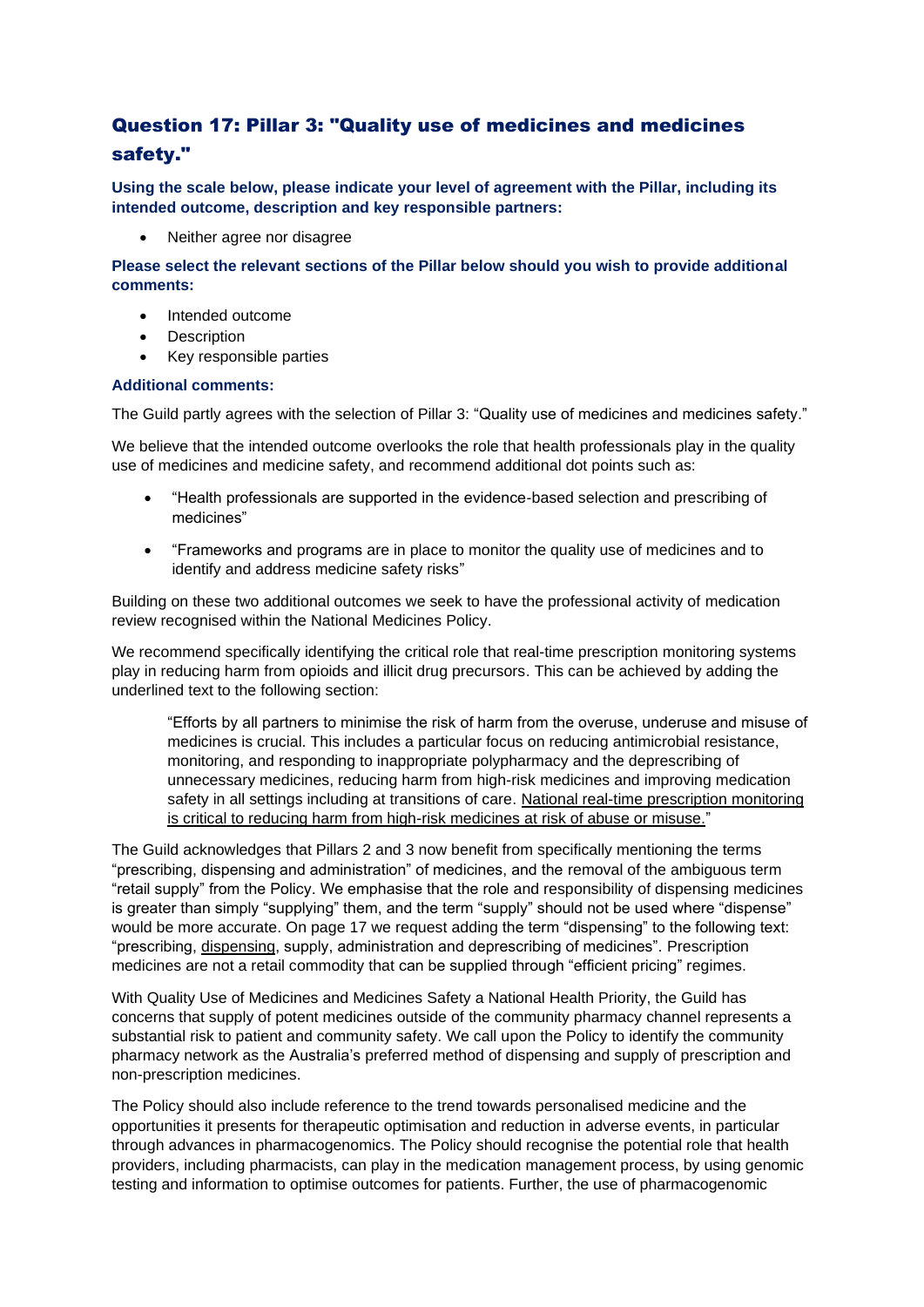testing and technology should not be confined to MBS-funded service settings but should be utilised throughout the patient journey including in community pharmacies. Decisions on the funding of pharmacogenomic technology must be based on the Policy's principles of access and affordability for consumers.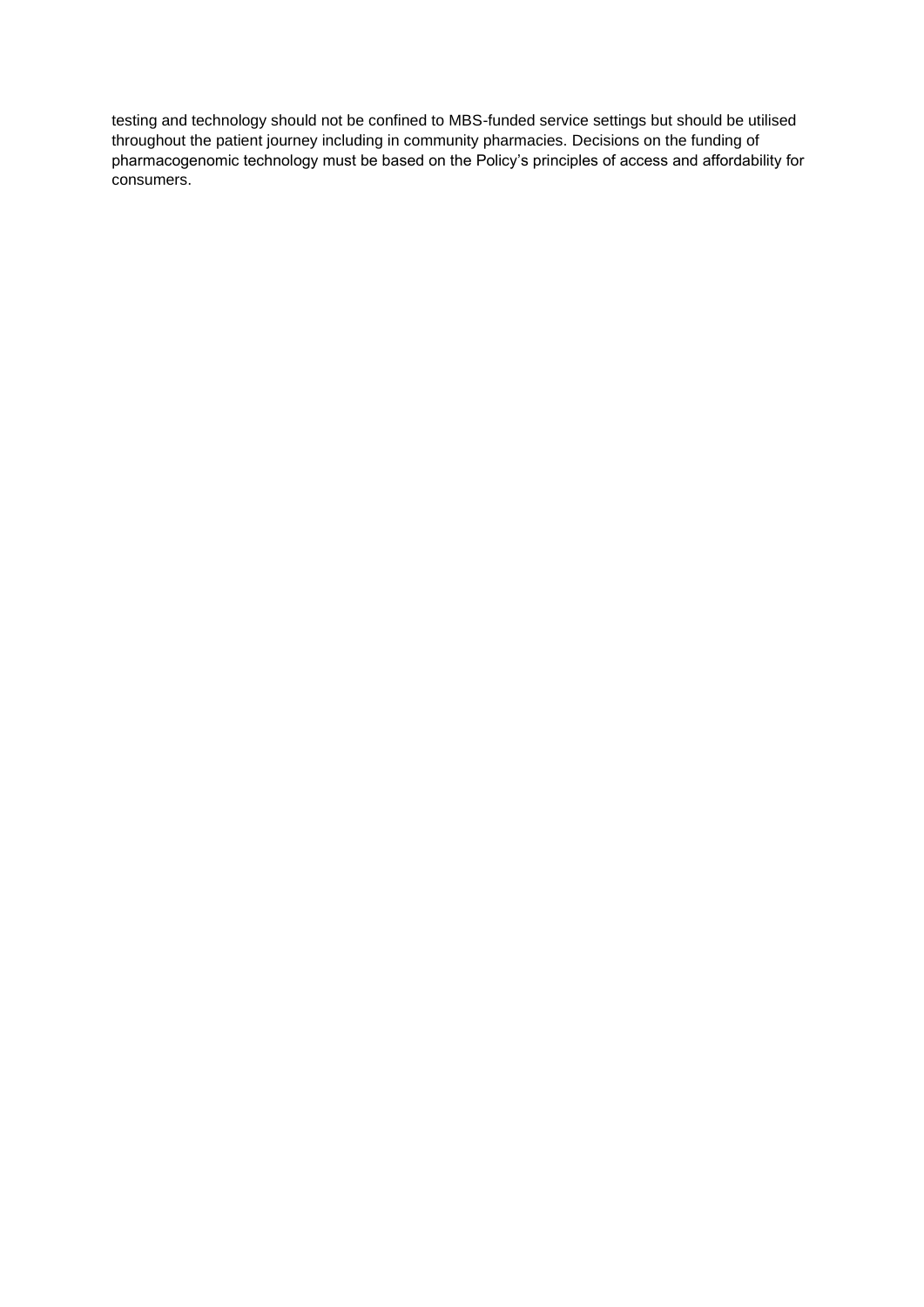## Question 18: Pillar 4: "Responsive and sustainable medicines industry and research sector with the capability, capacity and expertise to meet current and future health challenges."

**Using the scale below, please indicate your level of agreement with the Pillar, including its intended outcome, description and key responsible partners:**

• Agree

**Please select the relevant sections of the Pillar below should you wish to provide additional comments:**

- Intended outcome
- **Description**
- Key responsible parties

### **Additional comments:**

The Guild agrees with Pillar 4, and in particular supports the inclusion of the descriptor "responsive". The past few years have demonstrated the need for a sector that can quickly adapt to changed circumstances.

Being responsive also recognises the fast-paced nature of medicines, vaccines and medical devices development as well as changing consumer preferences and population health challenges. The draft Policy should discuss in greater detail the ways in which Australia's medicines regulatory, legislative, governance and accountability must prepare for the current and future developments in medicinerelated therapeutics.

The past five years have seen prescribers, pharmacists and consumers faced with growing challenges from medications shortages and supply chain disruptions. These have worsened during the COVID-19 pandemic.

A secure, responsive and reliable medicines supply chain network is essential to the timely and equitable distribution of medicines throughout the country, and to addressing issues of equity and timeliness. A weak or vulnerable medicines supply chain is a national security risk.

The Guild proposes prioritising the following text by shifting it from the description to an intended outcome:

• Australia has a robust, responsive and reliable supply chain network that provides timely and equitable distribution of medicines throughout the country.

The Guild believes that Australia's network of nearly 6,000 community pharmacies deserve particular recognition in the Policy as the consumer-facing interface with Australia's medicine supply chain. The value that the pharmacy profession makes to health outcomes has never been more evident than in the past two years through its dedication to continuing provision of service, its flexible embracing of COVID-19 vaccination, acting as a partner to address supply-chain disruptions and pivoting to supply Rapid Antigen Test kits at short notice.

We believe the Policy should recognise Australia's community pharmacy network as the key point of contact for the provision of medicines and medicine-related advice to consumers. These should be backed by a commitment to support and expand the role of pharmacists to practice to their full scope of practice.

The Guild believes that the wholesale distribution network that underpins the supply of medicines to community pharmacy is of high strategic value to the health of the nation, without which we are unable to "meet current and future health challenges". We request that policy recognises the importance of support mechanisms, such as the Community Service Obligation for Pharmaceutical Wholesalers (CSO) as a critical component of a "responsive and sustainable medicines industry".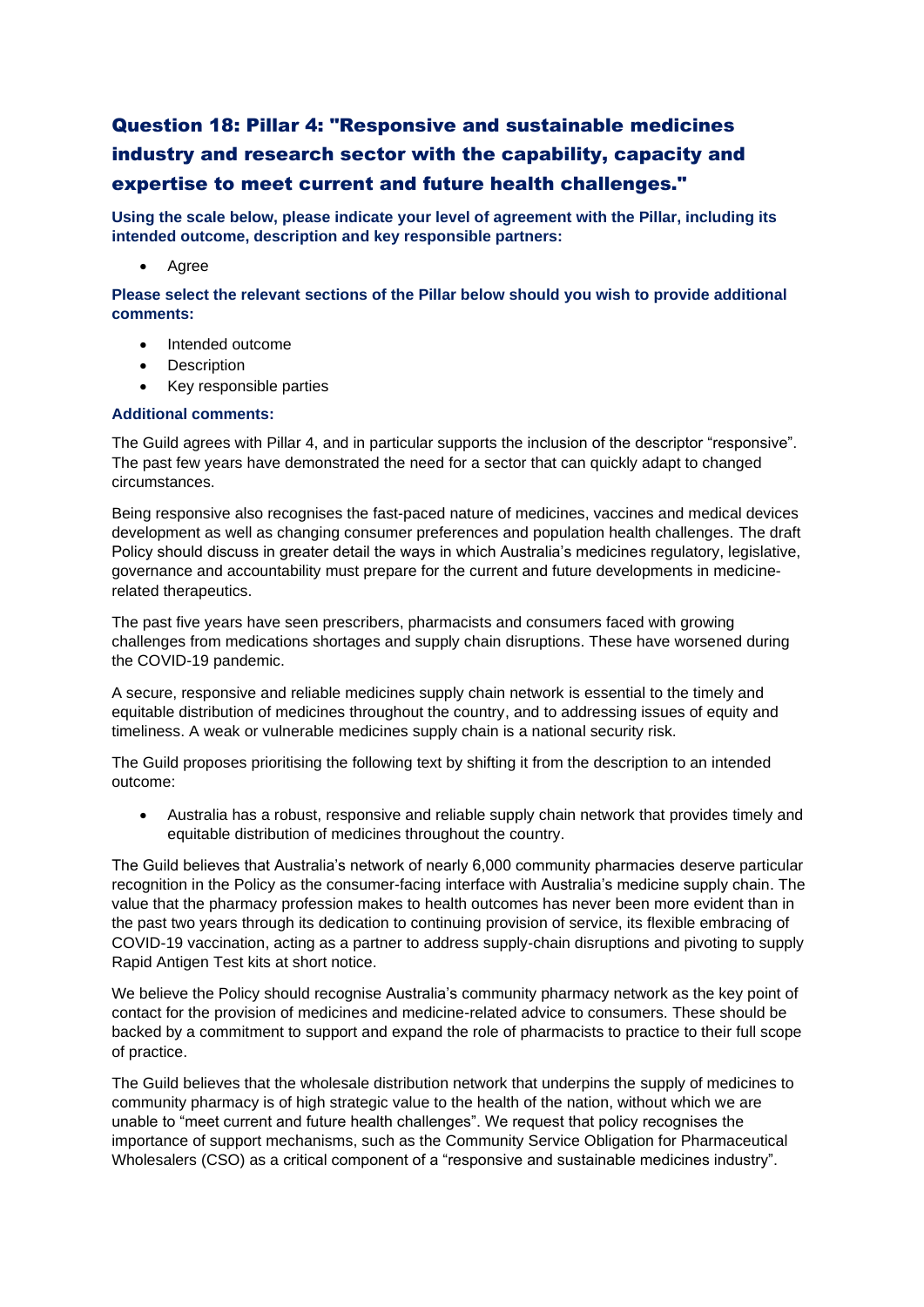## Section 6: Implementation

The NMP functions as a co-ordinating framework that sets out the Pillars and intended outcomes for all partners to work towards. As no single partner can be completely responsible for achieving the policy's aim, its implementation approach is a collective responsibility appropriately documented at the program level by each partner.

The Policy's implementation approach is outlined on pages 21 - 22.

### Question 19: Implementation

**Using the scale below, please indicate your level of agreement with the proposed implementation approach:**

• Disagree

### **You can explain your selection or provide comments below if you wish. (1000 words):**

The Guild finds the implementation approach and supporting diagram to be simplistic and lacking in detail. Aspects of responsibility, governance and accountability are not discussed, nor is there mention of the success measures that will be used within a revised National Medicines Policy.

The examples provided in the Figure 3 do not recognise that substantial overlap exists between the "examples of mechanisms for integration" and the four Pillars of the Policy. Nearly all examples provided influence more than one of the four proposed Pillars of the Policy.

The Guild notes that the National Medicines Policy is a high-level document supported by secondary documents, programs and guidelines; however the absence of specific performance measures relating to the implementation of a revised National Medicines Policy is a matter of serious concern.

The Implementation section should recognise the responsibility of the Australian Government (as author) to communicate the existence and purpose of the Policy to consumers (individuals, carers, families and communities). Doing so will increase general awareness of the Policy and will increase the level of expectation and accountability for all partners to deliver on the Policy's principles.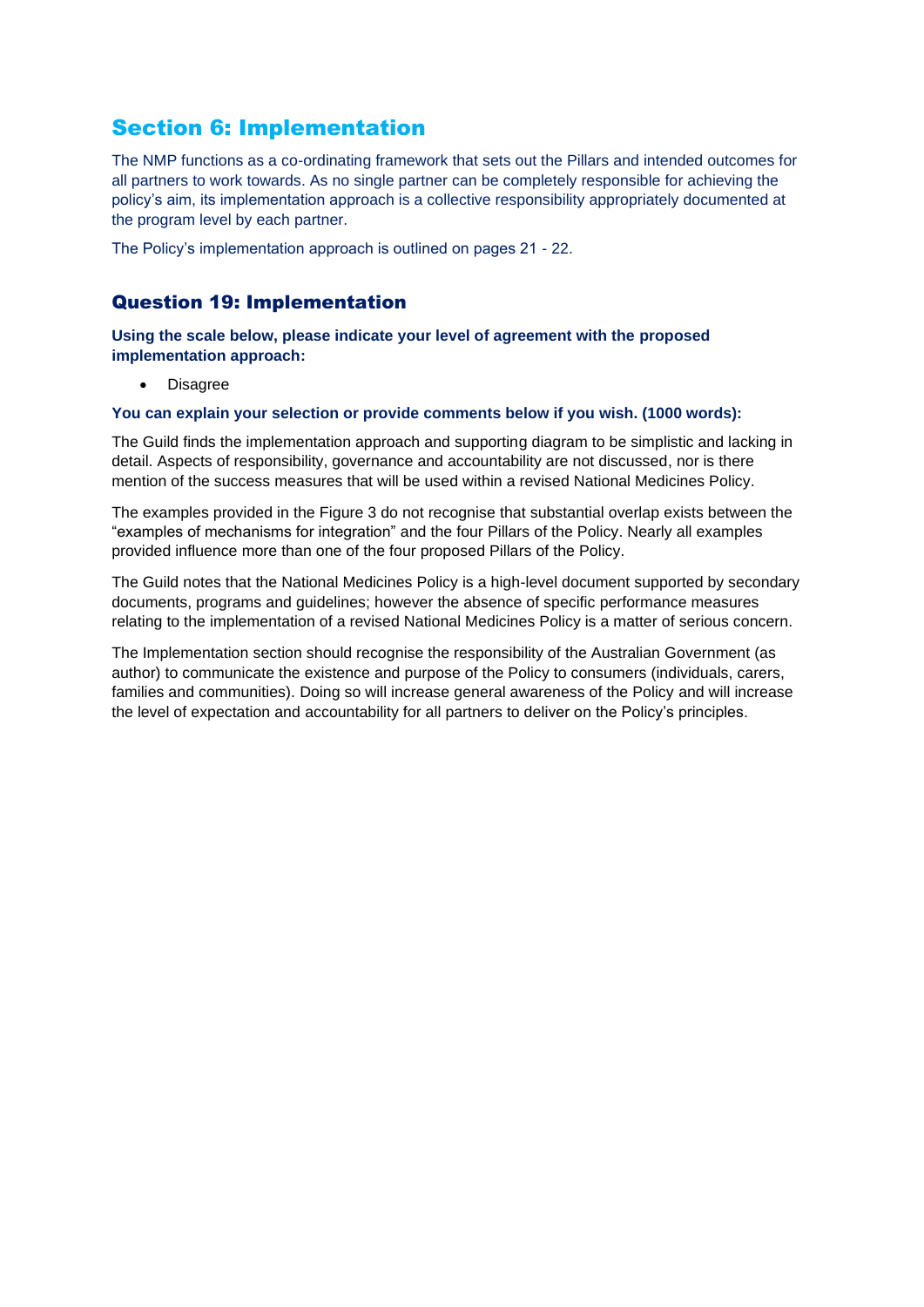## Section 7: Evaluation

Australia's NMP describes the intended outcomes that the partners should collectively strive to achieve. The monitoring and evaluation of the collective progress towards the intended outcomes will enable the acknowledgement of achievements and identification of emerging priorities.

The Policy's evaluation approach, including guidance for components of an evaluation strategy aligned to the NMP is outlined on page 23.

### Question 20: Evaluation

**Using the scale below, please indicate your level of agreement with the proposed evaluation approach.**

• Disagree

#### **You can explain your selection or provide comments below if you wish. (1000 words):**

The Guild notes that the National Medicines Policy is a high-level document supported by secondary documents, programs, strategies, initiatives and guidelines; however the absence of specific performance measures relating to adherence to the aim, pillars and principles of the revised National Medicines Policy is a matter of serious concern.

We believe this section of the draft Policy requires substantial additional expansion to provide greater guidance for program designers. For instance, a phrase such as "each policy partner delivering actions aligned to the policy's pillars" is inadequate in describing the relative contributions expected from large, better resourced partners compared to smaller partners such as community-based health practitioners.

The draft Policy does not specify how the success of the National Medicines Policy will be measured, nor the mechanisms and time frames of review and future renewal.